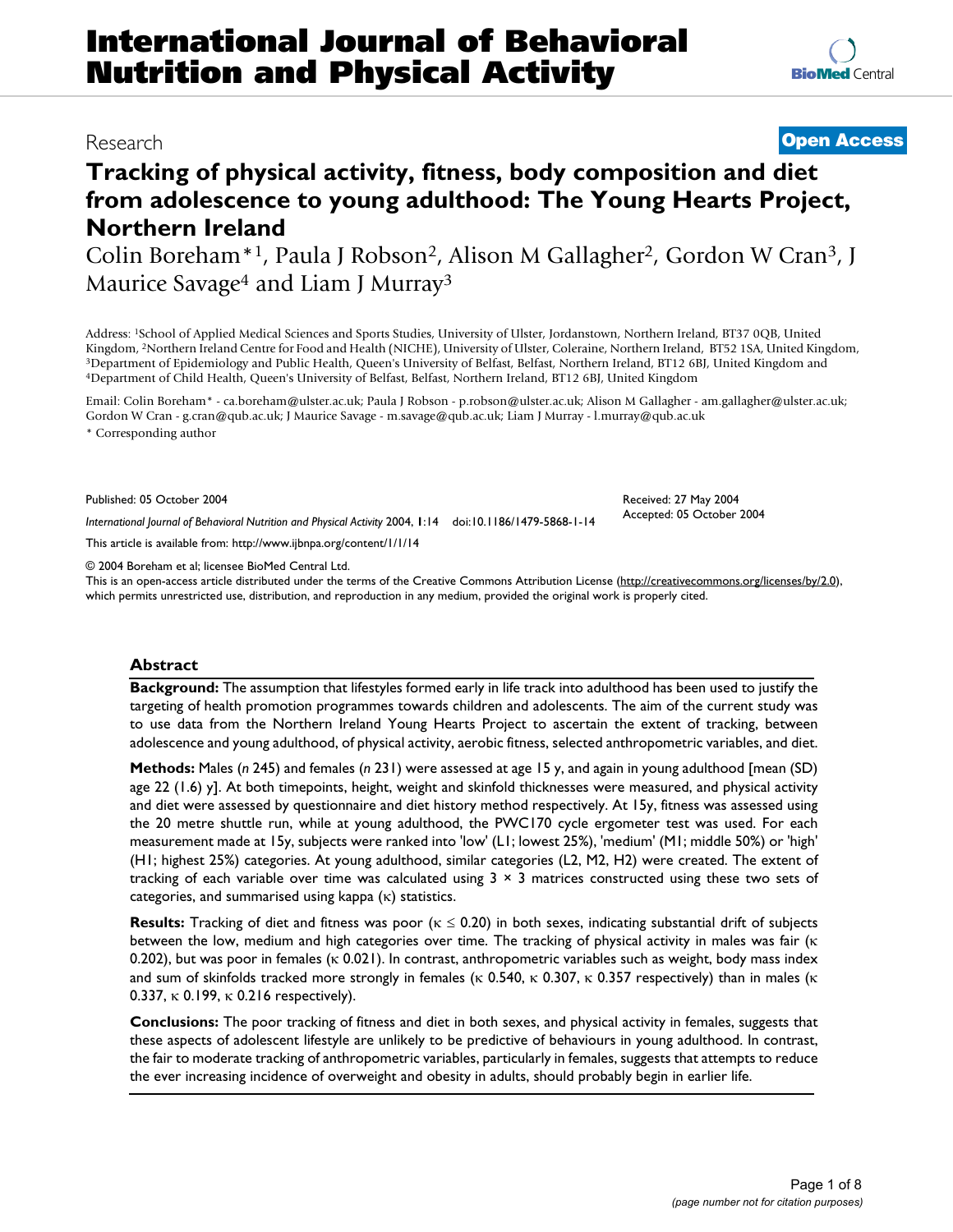### **Background**

Numerous epidemiological studies in adults have identified environmental and physiological risk factors that are associated with increased risk for cardiovascular disease (CVD). Among the many that have been identified [1], the major modifiable risk factors include physical inactivity, poor cardiorespiratory fitness, excess adiposity or obesity, and inappropriate dietary habits.

Although the clinically relevant effects of CVD are often not manifest until middle age or later, it is now generally well accepted that the disease is likely to have its antecedents in childhood [2-4]. In addition, children and adolescents have been shown to exhibit many of the potentially modifiable CVD risk factors that have been identified in adults. For example, of the 1015 adolescents aged 12y and 15y who participated in the first phase of the Northern Ireland Young Hearts Project, 18–34% were considered to have excess body fat, 24–29% had low physical activity levels, and 26–34% had poor cardiorespiratory fitness. Furthermore, mean total fat intakes were higher than desirable [5]. Similarly, in West Virginia, of the 5,887 school children who participated in the school-based Coronary Artery Risk Detection in Appalachian Communities (CARDIAC) Project, almost 43 percent were considered to be overweight, over a quarter were obese, and the high rate of obesity was positively associated with the prevalence of other CVD risk factors [6]. The conclusions drawn from these studies and others [7-9] have been largely unanimous: minimising the risk of morbidity or premature mortality associated with CVD in adulthood, should begin in childhood or adolescence.

However, if health promotion interventions in younger life are to have any hope of success, it must be assumed that physiological and behavioural risk factors exhibited in early life track into adulthood. Tracking has been defined as the maintenance of relative position in rank of behaviour over time, such that subjects who rank highly for unfavourable risk profiles at a young age are likely to maintain their ranks through into adulthood [10,11].

The aim of the current study was to use data from the Northern Ireland Young Hearts Project to ascertain the extent of tracking, between adolescence and young adulthood, of selected modifiable risk factors for CVD. Specifically, we investigated the tracking of physical activity, aerobic fitness, selected anthropometric variables, and diet.

# **Methods**

#### *Subjects*

The Young Hearts Project (YH) is an ongoing longitudinal study evaluating the prevalence of CVD risk factors in young people living in Northern Ireland. Sampling procedures and methods used in the first two, school-based screening phases of the YH study have been described fully elsewhere [5]. Briefly, the initial screening (YH1), conducted in 1989/1990, surveyed 1015 adolescents (12 year old boys, *n* 251;12-year old girls, *n* 258; 15-year old boys, *n* 252; and 15-year old girls, *n* 254) randomly selected from post-primary schools. At that time, the resulting cohort represented a 2% sample of each of the two age populations in Northern Ireland. In 1992/93, a follow up study (YH2) was undertaken, in which subjects from the original 12 year old cohort were reassessed using procedures identical to those used in YH1. The response rate in the follow-up study was 90%. Between October 1997 and October 1999, all YH1 subjects were invited to participate in the third, hospital-based screening phase (YH3), and a 48.2% response rate was achieved. Reasons for the low response rate in YH3 have been described in full elsewhere [12]. Briefly, non-attenders reported that they were 'too busy', 'living outside Northern Ireland', 'busy with new job', 'couldn't be bothered' or 'didn't feel that the study was relevant to them'. As described by [12] and [13], attempts were made to determine the representativeness of the YH3 cohort by comparing the baseline YH1 data for those who participated in YH3, with the data obtained for those who declined to participate. YH3 participants tended to be from families with higher socioeconomic status, and had lower BMI at baseline (YH1) than non-participants. Furthermore, males who declined to attend for screening at YH3, were fatter and reported a greater saturated fat intake at YH1 than YH3 male participants.

The analyses reported in the current paper are restricted to males (*n* 245) and females (*n* 231) for whom there were complete data sets at age 15y (either from YH1 or YH2) and at young adulthood [mean (SD) age 22.0 (1.6)y]. Ethical approval for each phase of the study was obtained from the Medical Research Ethical Committee of The Queen's University of Belfast, and written informed consent was obtained from all subjects prior to participation.

#### *Anthropometry*

Each subject's height, weight and skinfold thicknesses were measured at all study timepoints. Standing height was measured to the nearest millimetre using a Harpenden portable stadiometer (Holtain, UK), and body weight was measured to the nearest 0.1 kg using an electronic balance (Seca, Germany; 200 kg × 0.1 kg). For both measurements, subjects wore light indoor clothing and no shoes. Body mass index (BMI) was then calculated as weight (kg)/ [height (m)]2. Skinfold thicknesses were measured to the nearest millimetre using Harpenden callipers at four sites (biceps, triceps, subscapular, suprailiac). Two measurements were taken at each site and the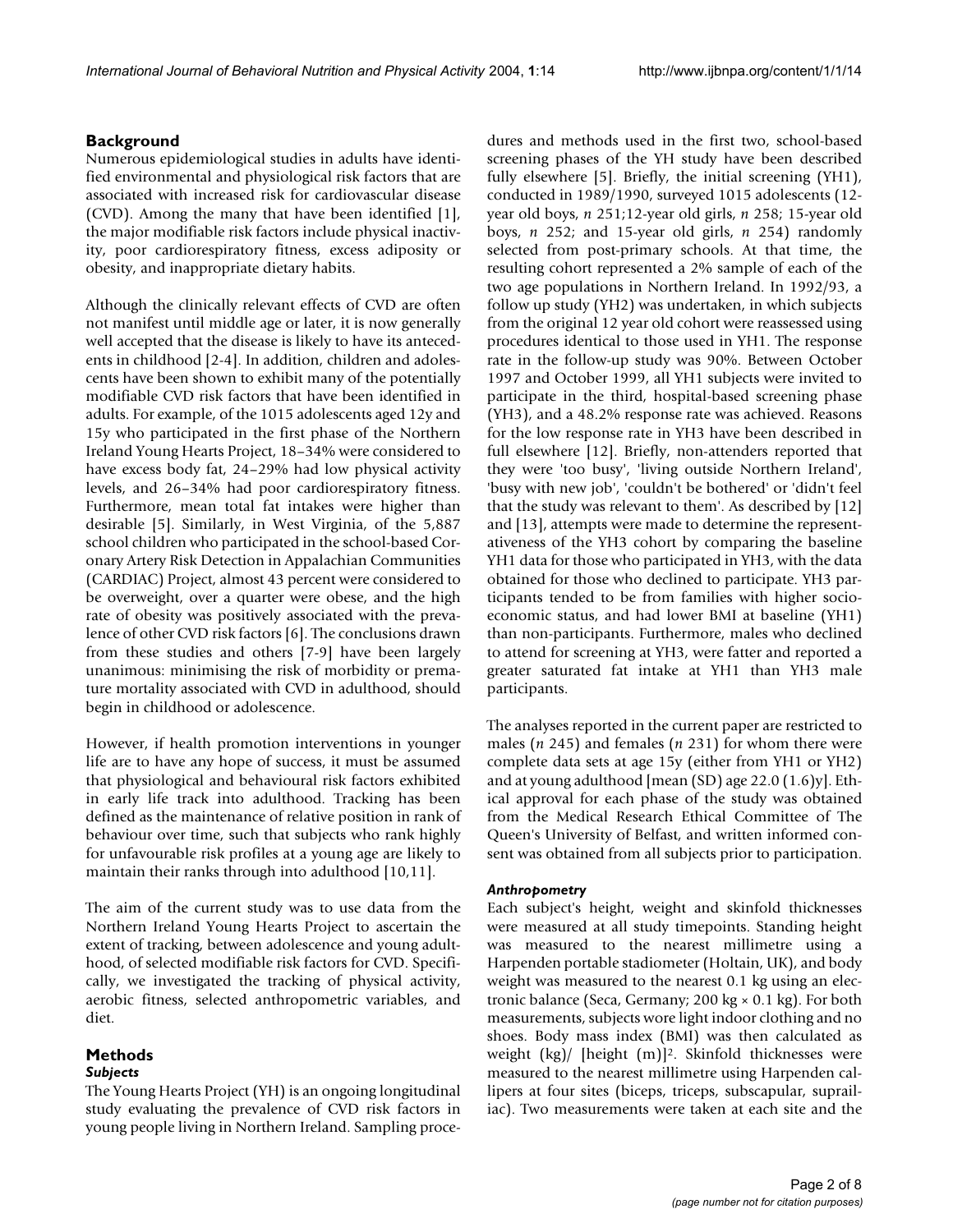average was recorded. The sum of the four skinfolds thicknesses was then calculated for each subject.

### *Dietary intake*

At all study timepoints, dietary data were obtained using the diet history method [14]. This consisted of a detailed, open-ended one-to-one interview, the purpose being to ascertain the habitual weekly food intake of each subject. The diet history method was used for two reasons. Firstly, in subjects aged 15y, the diet history has been shown to provide more valid estimates of energy intake at the group level than weighed records [15]. Secondly, given that a complete diet history can be obtained from a subject in approximately one hour, it was the most feasible and costeffective method for obtaining detailed dietary information from the YH1 and YH2 school-based cohorts. The method was used again in YH3 in order to maintain continuity. Reported energy and macronutrient intakes were calculated using computerised databases based on UK food composition tables as previously described [16,12]

# *Physical activity*

At age 15y, habitual physical activity was assessed by selfreport questionnaire, and scored according to the method of [17]. This method assessed the extent of daily participation in activities that were based around a typical school day. Each activity was assigned a score from 1–100, based on its frequency, intensity and duration.

As the school-based questionnaire was not relevant to the young adult subjects, a modification [18] of the Baecke questionnaire was used in YH3 to quantify habitual work activity, sports activity and non-sports leisure activity. For each of the three activity components, scores based on a five-point Likert scale were calculated and summed, giving total possible scores ranging from 3–15.

# *Aerobic fitness*

Aerobic fitness at age 15y was assessed by the 20 metre shuttle test (20MST). In order to estimate maximal aerobic capacity, or  $VO_2$ max (ml/kg/min), the number of laps completed by each subject in this maximal endurance test was entered into a sex-specific regression equation, based on data obtained in the Northern Ireland Fitness Survey [17].

As it was not feasible to conduct the 20MST at young adulthood (due to a lack of space in the hospital setting),  $VO<sub>2</sub>$ max was assessed using the Physical Work Capacity at a heart rate of 170 beats per minute (PWC170) cycle ergometer test [19]. PWC170 was calculated as the workload corresponding to a heart rate of 170 bpm, and expressed per kg body weight. The volume of oxygen consumed and the heart rate were monitored throughout the test (Quinton Metabolic Cart, Quinton, USA). For each subject, a straight line was fitted to three pairs of data (heart rate in bpm,  $VO<sub>2</sub>$  in ml/kg/min), and this was used to estimate  $VO<sub>2</sub>$ max at the age-adjusted maximum heart rate [12].

# *Statistical analyses*

All data were analysed using SPSS version 11.0.1 (SPSS Inc, Chicago, USA). Means and standard deviations were used to summarise the data for physical characteristics, aerobic fitness, physical activity scores and energy and macronutrient intakes of males and females at age 15y and young adulthood.

Tracking of each of these variables over time was assessed by determining the extent to which subjects who were placed into low, medium and high categories at age 15y, maintained their ranking in young adulthood. Owing to the fact that different techniques were used to measure physical activity and aerobic fitness at each timepoint, a method based on ranks, rather than actual measurements, was employed for assessing the tracking of these variables. Tracking of the other variables was also assessed using the rank based method because of its relative simplicity, and its ability to show the numbers of subjects making the transition between low, medium and high categories [20]. For example, in order to study the tracking of physical activity in females from age 15y to young adulthood, the group of 225 girls aged 15y was divided into three classes by physical activity score: lowest 25% (L1); middle 50% (M1); highest 25% (H1). Rather than using pre-determined fixed values, each class was defined by the first and third empirical quartiles. In young adulthood, the female group was divided into three similar classes; L2, M2 and H2. Using these two sets of classifications, a  $3 \times 3$  tracking matrix was constructed; the entry in a specific cell being the number of subjects belonging to the corresponding classes at age 15y and at young adulthood (see Figure [1](#page-3-0) for examples). This approach provides a broad picture of the relative changes in a particular variable over time, such that a matrix with relatively small off-diagonal elements provides evidence of 'good' tracking. For the purposes of this study, the degree of tracking was summarised by a weighted kappa (κ) value, and interpreted according to [21] as follows:  $\kappa \le 0.20$ , poor tracking;  $\kappa$  0.21–0.40, fair; κ 0.41–0.60, moderate; κ 0.61–0.8, good; κ 0.81–1.0, very good. This procedure was undertaken separately for males and females to assess the tracking, between age 15y and young adulthood, of energy and macronutrient intakes, height, weight, BMI, skinfold thicknesses, aerobic fitness and physical activity scores.

# **Results**

The physical characteristics, aerobic fitness and physical activity levels of the Northern Ireland Young Hearts cohort at age 15y and at follow-up (young adulthood) are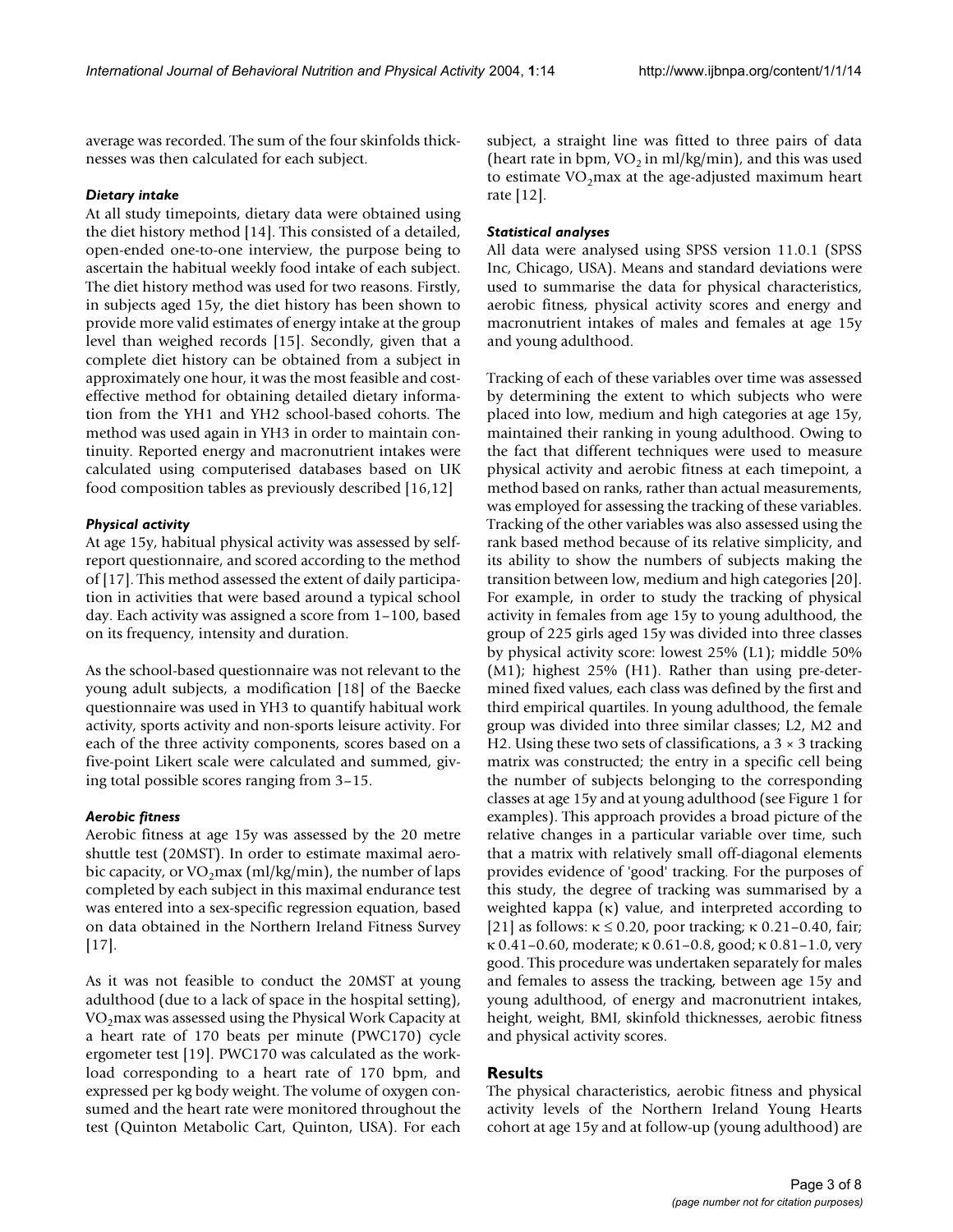<span id="page-3-0"></span>

|                | L2     | M <sub>2</sub> | H2    |
|----------------|--------|----------------|-------|
| L1             | 50     | 9              | $\,0$ |
| $\mathbf{M1}$  | $\tau$ | 102            | 6     |
| H1             | $\,0$  | 5              | 52    |
|                |        |                |       |
|                | L2     | M <sub>2</sub> | H2    |
| L1             | 17     | $27\,$         | 12    |
| $\mathbf{M1}$  | 26     | 57             | 31    |
| H <sub>1</sub> | 16     | 26             | 13    |

# **Examples of 3 × 3 tracking matrices scores in females. The calculation of κ values for (a) height in females, a**

Examples of 3 × 3 tracking matrices constructed for the calculation of κ values for (a) height in females, and (b) physical activity scores in females.(a) Height in females (κ 0.813) (b) Physical activity score in females (κ 0.021) L1 and L2 represent lowest 25% of the cohort at baseline and follow-up respectively; M1 and M2 represent middle 50% of the cohort at baseline and follow-up respectively; H1 and H2 represent the highest 25% of the cohort at baseline and follow-up respectively. The entry in a specific cell indicates the number of subjects belonging to the corresponding classes at baseline and at follow-up.

<span id="page-3-1"></span>**Table 1: Physical characteristics, fitness and physical activity levels at age 15y, and at young adulthood (mean age 22.0y).**

|                                      | Males           |       |       |     |            |       | Females                      |       |       |     |            |           |
|--------------------------------------|-----------------|-------|-------|-----|------------|-------|------------------------------|-------|-------|-----|------------|-----------|
|                                      | <b>Baseline</b> |       |       |     | Follow-up  |       | <b>Baseline</b><br>Follow-up |       |       |     |            |           |
|                                      | n               | Mean  | SD    | n   | Mean       | SD    | n                            | Mean  | SD    | n   | Mean       | <b>SD</b> |
| Weight (kg)                          | 245             | 59.2  | 8.9   | 245 | 75.5***    | 11.5  | 231                          | 56.9  | 9.1   | 231 | $64.3***$  | 11.7      |
| Height (m)                           | 245             | l.70  | 0.07  | 245 | $1.78***$  | 0.07  | 231                          | 1.62  | 0.06  | 231 | $1.64***$  | 0.06      |
| Body mass index (kgm <sup>-2</sup> ) | 245             | 20.4  | 2.4   | 245 | 23.8***    | 3.1   | 231                          | 21.7  | 3.2   | 231 | $23.8***$  | 4.1       |
| Biceps skinfold (mm)                 | 245             | 4.73  | 2.23  | 244 | $5.54***$  | 3.42  | 231                          | 8.00  | 2.92  | 230 | $9.57***$  | 5.27      |
| Triceps skinfold (mm)                | 245             | 9.21  | 4.59  | 244 | $10.28**$  | 5.41  | 231                          | 15.97 | 4.49  | 230 | 17.84 ***  | 5.94      |
| Subscapular skinfold (mm)            | 245             | 7.75  | 3.75  | 244 | $12.94***$ | 5.22  | 231                          | 11.57 | 4.77  | 230 | $15.14***$ | 6.17      |
| Suprailiac skinfold (mm)             | 245             | 10.30 | 6.58  | 244 | 15.87***   | 7.43  | 231                          | 14.08 | 5.73  | 230 | $16.01***$ | 6.98      |
| Sum of skinfolds (mm)                | 245             | 32.00 | 16.07 | 244 | 44.63***   | 18.76 | 231                          | 49.61 | 15.62 | 230 | 58.56***   | 20.76     |
| VO <sub>2</sub> max <sup>a</sup>     | 241             | 52.07 | 5.96  | 225 | 38.93***   | 8.70  | 228                          | 41.05 | 5.48  | 212 | 26.90***   | 5.43      |
| Physical activity scoreb             | 242             | 28.27 | 14.44 | 243 | 7.95       | 1.38  | 227                          | 17.71 | 12.59 | 229 | 7.40       | 1.20      |

a VO<sub>2</sub>max at age 15y was derived from the number of 20 metre shuttle run laps completed by each subject. At follow-up, VO<sub>2</sub>max was extrapolated from the results of a cycle ergometer test (Physical Work Capacity at a heart rate of 170 bpm; PWC170).

b Physical activity scores at age 15y were calculated according to the method of Riddoch *et al* (1991). At follow-up, a modification (Pereira *et al*,

1997) of the Baecke questionnaire was used. At age 15y, the maximum possible activity score was 100, while at follow-up, scores could range from 3–15.

For each sex, differences between variables measured at age 15y and young adulthood were assessed using paired t-tests. \*\*\* *P* < 0.001 \*\* *P* < 0.01.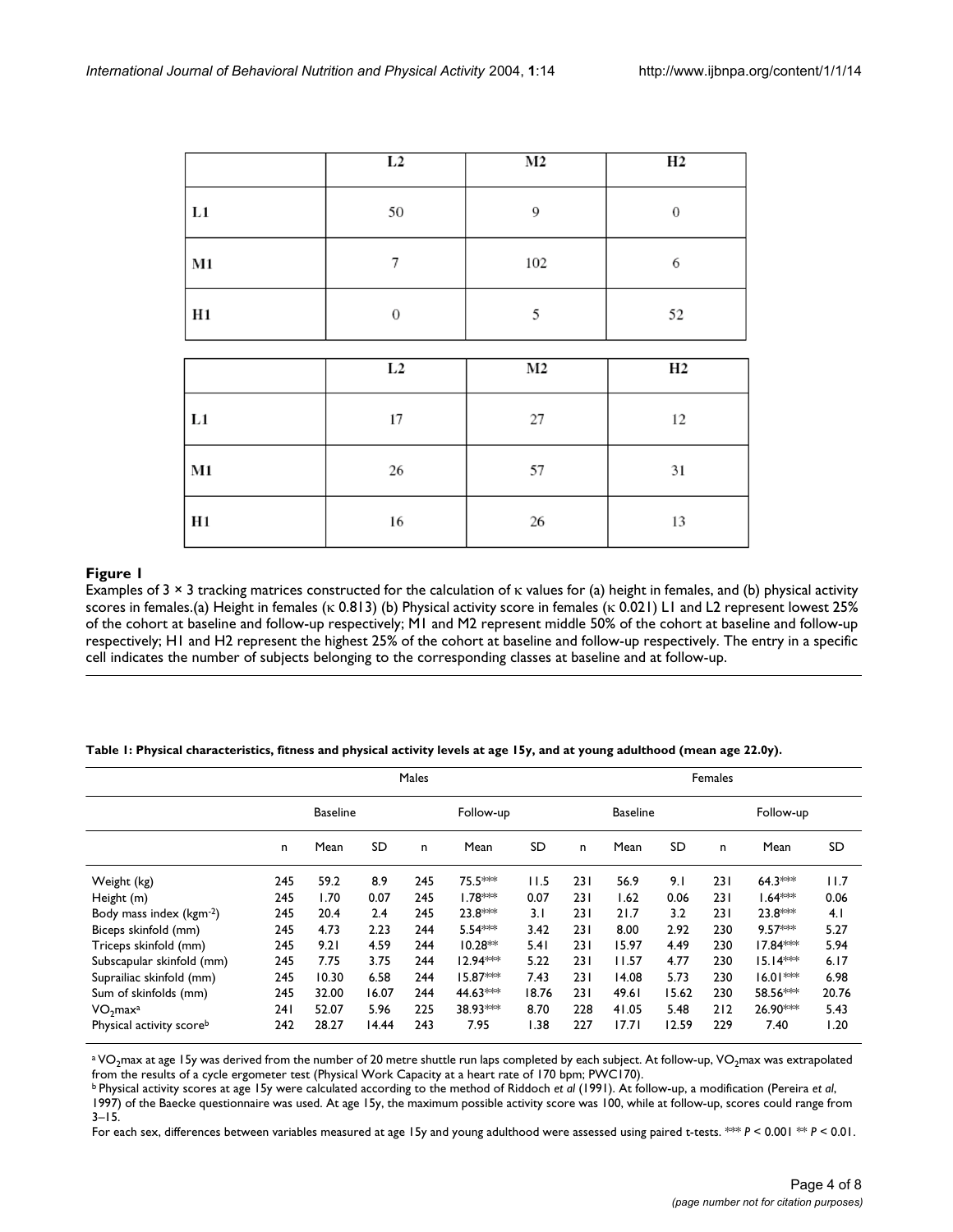summarised in Table [1](#page-3-1). At young adulthood, weight, height, BMI and skinfold thicknesses were significantly greater than at age 15y in males and females. In both sexes,  $VO<sub>2</sub>$  max assessed at young adulthood was significantly lower than at age 15y. At age 15y, males and females were 4.8% and 8.4% heavier than the British agespecific reference population, while at young adulthood, they were 7.9% and 9.9% heavier respectively. Details of the reference populations are described in Annex 1 of the '*Dietary Reference Values for Food Energy and Nutrients for the United Kingdom*' [22].

The energy and macronutrient intakes reported by the Young Hearts cohort at age 15y, and at follow-up, are presented in Table [2](#page-4-0). At young adulthood, the males reported significantly lower intakes of energy (MJ/d; *P* 0.04), total fat (g/d and % energy; both *P* < 0.001) and total carbohydrate (g/d and % energy; both  $P < 0.001$ ) than at age 15y. In contrast, intakes of protein (g/d and % energy; both *P* < 0.001) reported by males at young adulthood were significantly greater than at age 15y. Similar patterns were observed for females, with the exception that % energy derived from total carbohydrate did not change significantly between age 15y and young adulthood.

<span id="page-4-0"></span>

| Table 2: Energy and macronutrient in takesª reported at age 15y, and at young adulthood (mean age 22.0y). |  |  |
|-----------------------------------------------------------------------------------------------------------|--|--|
|-----------------------------------------------------------------------------------------------------------|--|--|

|                            | Males (n 245)   |           |            |           |                 |           | Females (n 231) |      |  |  |
|----------------------------|-----------------|-----------|------------|-----------|-----------------|-----------|-----------------|------|--|--|
|                            | <b>Baseline</b> |           | Follow-up  |           | <b>Baseline</b> |           | Follow-up       |      |  |  |
|                            | Mean            | <b>SD</b> | Mean       | <b>SD</b> | Mean            | <b>SD</b> | Mean            | SD   |  |  |
| Energy (MJ/d)              | 13.5            | 3.2       | $13.0*$    | 3.5       | 9.4             | 2.6       | $8.3***$        | 2.4  |  |  |
| Protein $(g/d)$            | 95.0            | 25.6      | $101.2**$  | 27.9      | 63.9            | 18.6      | 68.5**          | 21.4 |  |  |
| % energy from protein      | 12.0            | 1.9       | $12.6***$  | 2.3       | 11.6            | 2.1       | $13.4***$       | 2.9  |  |  |
| Total fat $(g/d)$          | 137.1           | 38.5      | $113.2***$ | 38.3      | 96.8            | 30.3      | 73.3***         | 25.0 |  |  |
| % energy from fat          | 37.4            | 4.3       | $32.1***$  | 5.5       | 37.7            | 4.3       | $32.5***$       | 6.0  |  |  |
| Carbohydrate (g/d)         | 411.6           | 100.3     | 368.6***   | 110.5     | 289.6           | 82.2      | $253.6***$      | 87.1 |  |  |
| % energy from carbohydrate | 48.8            | 4.6       | 45.7***    | 7.2       | 49.2            | 4.9       | 49.1NS          | 6.5  |  |  |

a At both timepoints, energy and macronutrient intakes were assessed using the diet history method.

For each sex, differences between variables measured at age 15y and young adulthood were assessed using paired t-tests. \*\*\* *P* < 0.001 \*\* *P* < 0.01 NS not significant

<span id="page-4-1"></span>

| Table 3: Tracking of physical characteristics, fitness and physical activity levels between age 15y and young adulthood (mean age 22.0y) |  |  |  |
|------------------------------------------------------------------------------------------------------------------------------------------|--|--|--|
|------------------------------------------------------------------------------------------------------------------------------------------|--|--|--|

|                                  | Males |       |          |     | Females |          |  |  |
|----------------------------------|-------|-------|----------|-----|---------|----------|--|--|
|                                  | n     | к     | P        | n   | ĸ       | P        |  |  |
| Weight (kg)                      | 245   | 0.337 | < 0.0001 | 231 | 0.540   | < 0.0001 |  |  |
| Height (m)                       | 245   | 0.444 | < 0.0001 | 231 | 0.813   | < 0.0001 |  |  |
| Body mass index (kgm-2)          | 245   | 0.422 | < 0.0001 | 231 | 0.452   | < 0.0001 |  |  |
| Biceps skinfold (mm)             | 244   | 0.224 | < 0.0001 | 230 | 0.403   | < 0.0001 |  |  |
| Triceps skinfold (mm)            | 244   | 0.292 | < 0.0001 | 230 | 0.287   | < 0.0001 |  |  |
| Subscapular skinfold (mm)        | 244   | 0.274 | < 0.0001 | 230 | 0.371   | < 0.0001 |  |  |
| Suprailiac skinfold (mm)         | 244   | 0.223 | < 0.0001 | 230 | 0.202   | < 0.0001 |  |  |
| Sum of skinfolds (mm)            | 244   | 0.216 | < 0.0001 | 230 | 0.357   | < 0.0001 |  |  |
| VO <sub>2</sub> max <sup>a</sup> | 222   | 0.150 | < 0.0001 | 209 | 0.076   | 0.128    |  |  |
| Physical activity scoreb         | 240   | 0.202 | < 0.0001 | 225 | 0.021   | 0.669    |  |  |

a VO<sub>2</sub>max at age 15y was derived from the number of 20 metre shuttle run laps completed by each subject. At follow-up, VO<sub>2</sub>max was extrapolated from the results of a cycle ergometer test (Physical Work Capacity at a heart rate of 170 bpm; PWC170).

b Physical activity scores at age 15y were calculated according to the method of Riddoch *et al* (1991). At follow-up, a modification (Pereira *et al*, 1997) of the Baecke questionnaire was used.

κ indicates extent of tracking, and can be interpreted as follows: κ < 0.20, poor tracking; κ 0.21–0.40, fair; κ 0.41–0.60, moderate; κ 0.61–0.8, good; κ 0.81–1.0, very good (Altman, 1991).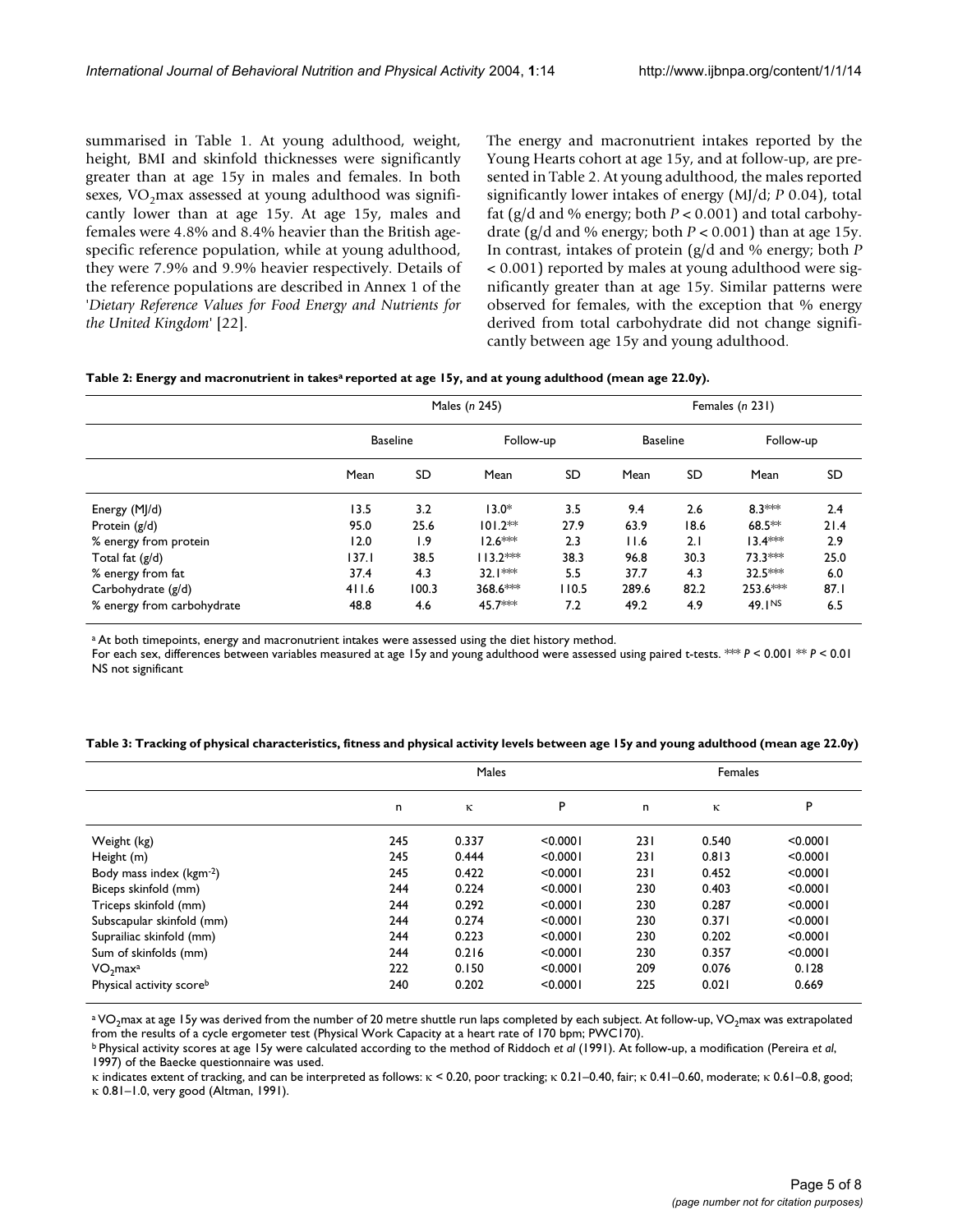|                            | Males |       |          |      | Females |          |  |
|----------------------------|-------|-------|----------|------|---------|----------|--|
|                            | n     | κ     | P        | n    | κ       | P        |  |
| Energy (MJ/d)              | 245   | 0.169 | < 0.0001 | 231  | 0.154   | 0.001    |  |
| Protein (g/d)              | 245   | 0.169 | < 0.0001 | 231  | 0.202   | < 0.0001 |  |
| % energy from protein      | 245   | 0.019 | 0.683    | 231  | 0.098   | 0.039    |  |
| Total fat $(g/d)$          | 245   | 0.117 | 0.011    | 231  | 0.152   | 0.001    |  |
| % energy from fat          | 245   | 0.143 | 0.002    | 23 I | 0.051   | 0.282    |  |
| Carbohydrate (g/d)         | 245   | 0.114 | 0.013    | 231  | 0.120   | 0.011    |  |
| % energy from carbohydrate | 245   | 0.117 | 0.011    | 231  | 0.063   | 0.182    |  |

<span id="page-5-0"></span>Table 4: Tracking of energy and macronutrient intakes<sup>a</sup> between age 15y and young adulthood (mean age 22.0y).

a At both timepoints, energy and macronutrient intakes were assessed using the diet history method.

κ indicates extent of tracking, and can be interpreted as follows: κ < 0.20, poor tracking; κ 0.21–0.40, fair; κ 0.41–0.60, moderate; κ 0.61–0.8, good; κ 0.81–1.0, very good (Altman, 1991).

Table [3](#page-4-1) summarises the extent of tracking of physical characteristics, fitness and physical activity levels between age 15y and young adulthood, in males and females. In males, tracking of height was moderate, while in females, it was very good. Figure [1\(](#page-3-0)a), which illustrates the  $3 \times 3$ matrix constructed for the tracking of height in females between age 15y and young adulthood, demonstrates that there was very little drift of subjects between low, medium and high categories over time; hence the relatively high κ value. In both sexes, tracking of BMI was moderate. In males, the tracking of weight, four skinfold thicknesses (biceps, triceps, subscapular, suprailiac) and sum of skinfolds was fair (κ 0.21–0.40) between age 15y and young adulthood. The magnitude of the κ values obtained for biceps and subscapular skinfold thicknesses in females were also greater than in males, while triceps and suprailiac skinfold thicknesses tracked to a similar extent in both sexes. In males, the tracking of aerobic fitness  $(VO<sub>2</sub>max)$ was poor, but was greater than the κ value obtained for the females (κ 0.150 *vs* κ 0.076). A similar pattern was observed for physical activity scores (κ 0.202 *vs* κ 0.021).

The extent of tracking of energy and macronutrient intakes reported at age 15y and at young adulthood is presented in Table [4](#page-5-0). In males, the κ values for energy, protein, total fat and total carbohydrate were poor, ranging from 0.019 (% energy from protein) to 0.169 (energy). Similarly, κ values observed in the females ranged from 0.051 (% energy from fat) to 0.202 (protein).

#### **Discussion**

The current paper describes the extent of tracking for a range of behavioural and biological risk factors for CVD, between adolescence (15y) and young adulthood (22y) in 245 males and 231 females from Northern Ireland.

In relation to nutrient intakes, the poor tracking between 15 and 22 years revealed in this study reflects previous findings in this cohort between 12 and 15 years [20]. This suggests that individual dietary patterns exhibited at 15 years are unlikely to be predictive of dietary intakes at young adulthood. Intuitively, this lack of tracking is to be expected, as the transition from adolescence to adulthood is characterised by considerable physical, cognitive and psychosocial change. To date, however, there has been little evidence for tracking or otherwise of diet in this age group. Reasonably good dietary tracking has been reported for younger pre-school children [23], but this is not surprising given the high degree of control over diet exerted by parents in this age group. Reasonably high tracking coefficients for diet in the Amsterdam Growth and Health Longitudinal Survey were reported by Kemper et al. [24], but these were between the ages of 13 and 32 years. Although it is difficult to draw direct comparisons between studies due to differences in methodologies, one possibility for the poor tracking reported in the present study might be a particularly high degree of mis-reporting of intake in 15 year-old adolescents. This has been noted previously in relation to this cohort, particularly in relation to 'under-reporting' in 15 year-old females [20]. It is also possible that the low κ values obtained for the dietary intakes in the present study indicate that adolescence is, indeed, associated with rapidly changing and erratic patterns of nutrient intake. Adolescents take increasing control of what, when and where they eat and typically consume a greater proportion of their total intake outside the home. Concerns about changing body shape and adiposity may also prompt sudden changes in eating behaviour.

While adolescence is widely regarded to be a time of transition, it could also be argued that young adulthood is an equally important time of change, especially with regard to dietary habits. This is a time when people in this age group are likely to move out of home, go to university, start a family or to encounter other environmental or psy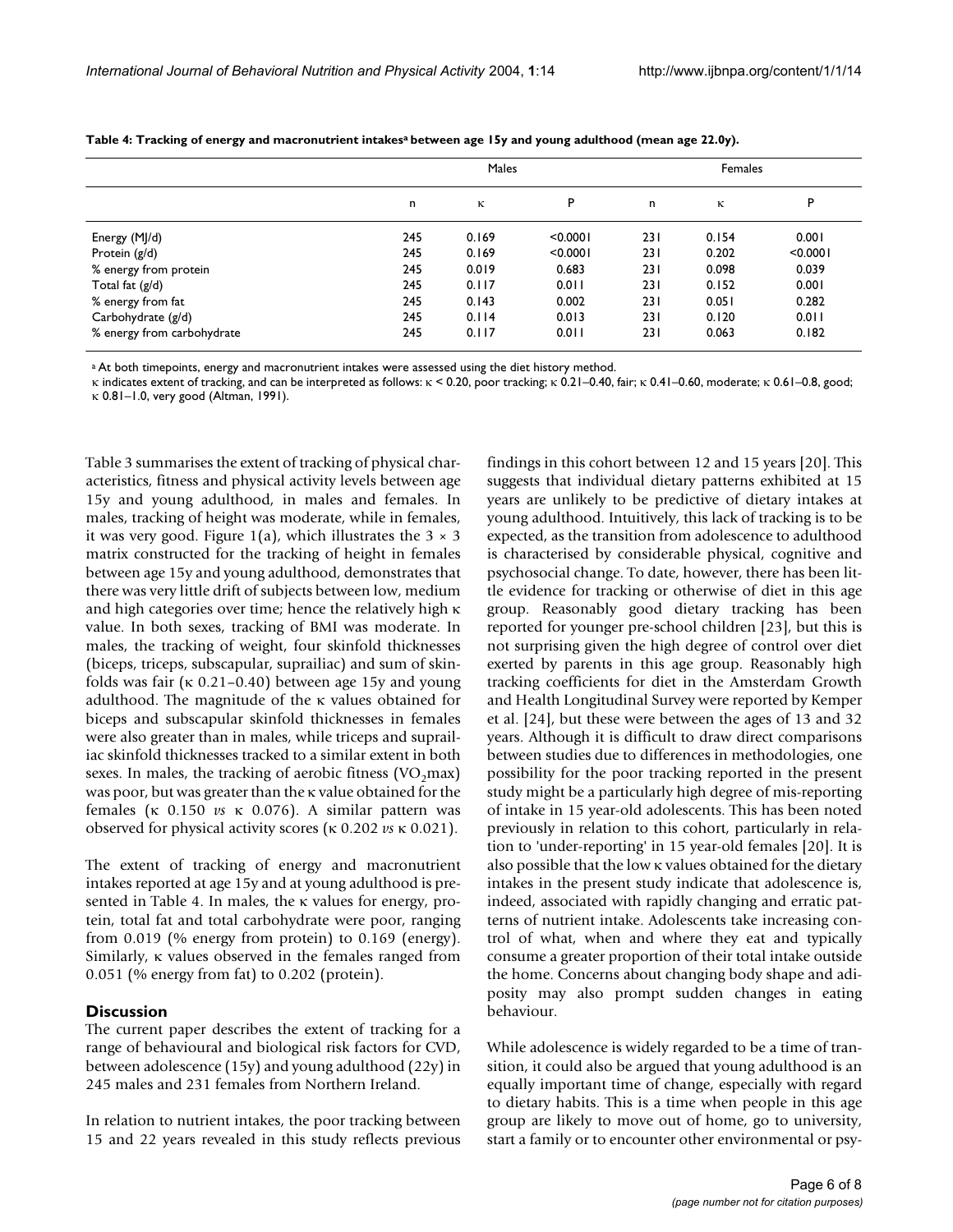chosocial factors that influence food intakes. Thus it is possible that the poor maintenance of ranks that we have observed in this study has arisen simply because we attempted to assess tracking between two very unstable periods of time in the life-cycle.

It is also possible that at least part of the explanation for poor dietary tracking in a cohort of this nature lies in the unsuitability of the diet history method for this purpose. Although the diet history method has shown good validity at the group level in adolescents, it is prone to significant problems of precision at the individual level [15]. Moreover, as it assesses perception and memory of usual diet and is susceptible to socially desirable responding [25], it is possible that changes in memory and motivation over time may contribute to poor tracking. Finally, it is entirely feasible that diet simply does not track well between two time points several years apart. Certainly, the data presented in this study suggest that individual dietary patterns reported at 15 years are unlikely to be predictive of energy and nutrient intakes reported at 22 years. It is clear, therefore, that individual subjects cannot be targeted for long-term dietary intervention based solely on data obtained at 15 years of age.

Both physical fitness and physical activity are now accepted as independent risk factors for several chronic diseases. The identification of low levels of fitness and/or activity at an early stage in the lifecourse might, therefore, enable early remedial strategies, provided that a degree of tracking for these risk factors is demonstrable. The results of the present study fail to provide such evidence, with poor tracking being demonstrated for fitness in both sexes, and poor tracking in females and only moderate levels of tracking in males for activity. By and large, these results are in keeping with the handful of other studies which have examined tracking of fitness and activity in this age group [26,27]. While the mechanisms responsible for this lack of stability between adolescence and early adulthood remain obscure, it is tempting to speculate that similar influences are responsible for the poor tracking of both diet and physical activity/fitness. For example, while much activity during adolescence is organised and schoolbased, by the time the individual reaches early adulthood, activity is likely to be more a matter of choice. In this respect, it is interesting to note that studies of the tracking of physical activity/fitness in both younger [28] and older [29,30] age groups than that of the present study, show generally higher levels of tracking between time points.

In contrast to diet and physical activity/fitness, anthropometric variables relating to body weight and adiposity showed stronger and consistent tracking, particularly in females. Good tracking of BMI from adolescence to young adulthood has been noted in previous studies [31,24,32,33], with stronger tracking for females also highlighted. The results of the present study thus confirm the potential utility of identifying adolescents at the age of 15 years who are at risk of persistent obesity, and targeting such adolescents with appropriate long-term lifestyle advice. Our results for diet, physical activity and fitness, however imply greater instability from adolescence to young adulthood, and consequently the need for shorterterm, ameliorative strategies based on regular monitoring of these behaviours and attributes.

# **Competing Interests**

The authors declare that they have no competing interests.

#### **Authors' contributions**

CB conceived of the study, participated in its design and co-ordination and co-drafted the manuscript. PR supervised the collection of dietary data and co-drafted the manuscript. AG and GC carried out the statistical analysis. LM participated in the design and co-ordination of the project. JS conceived of the study and participated in its design and co-ordination. All authors read and approved the final manuscript.

#### **Acknowledgments**

This study was supported by grants from The British Heart Foundation and The Wellcome Trust.

#### **References**

- 1. Hopkins PN, Williams RR: **[Identification and relative weight of](http://www.ncbi.nlm.nih.gov/entrez/query.fcgi?cmd=Retrieve&db=PubMed&dopt=Abstract&list_uids=3518932) [cardiovascular risk factors.](http://www.ncbi.nlm.nih.gov/entrez/query.fcgi?cmd=Retrieve&db=PubMed&dopt=Abstract&list_uids=3518932)** *Cardiol Clin* 1986, **4:**3-31.
- 2. Eskola O: **On the occurrence of arteriosclerosis in Finland.** *Duodecim* 1948, **64:**560-575.
- 3. Enos WF, Holmes RH, Beyer J: **Coronary disease among United States soldiers killed in action in Korea: preliminary report.** *J Am Med Assoc* 1953, **152:**1090-1093.
- 4. McGill HC Jr, McMahan CA, Herderick EE, Zieske AW, Malcom GT, Tracy RE, Strong JP: **[Pathobiological Determinants of Athero](http://www.ncbi.nlm.nih.gov/entrez/query.fcgi?cmd=Retrieve&db=PubMed&dopt=Abstract&list_uids=12057983)[sclerosis in Youth \(PDAY\) Research Group. Obesity acceler](http://www.ncbi.nlm.nih.gov/entrez/query.fcgi?cmd=Retrieve&db=PubMed&dopt=Abstract&list_uids=12057983)ates the progression of coronary atherosclerosis in young [men.](http://www.ncbi.nlm.nih.gov/entrez/query.fcgi?cmd=Retrieve&db=PubMed&dopt=Abstract&list_uids=12057983)** *Circulation* 2002, **105(23):**2712-8.
- 5. Boreham C, Savage JM, Primrose D, Cran G, Strain J: **[Coronary risk](http://www.ncbi.nlm.nih.gov/entrez/query.fcgi?cmd=Retrieve&db=PubMed&dopt=Abstract&list_uids=8481039) [factors in schoolchildren.](http://www.ncbi.nlm.nih.gov/entrez/query.fcgi?cmd=Retrieve&db=PubMed&dopt=Abstract&list_uids=8481039)** *Arch Dis Child* 1993, **68(2):**182-6.
- 6. Muratova VN, Demerath EW, Spangler E, Ogershok P, Elliott E, Minor VE, Neal WA: **[The relation of obesity to cardiovascular risk](http://www.ncbi.nlm.nih.gov/entrez/query.fcgi?cmd=Retrieve&db=PubMed&dopt=Abstract&list_uids=12645279) [factors among children: the CARDIAC project.](http://www.ncbi.nlm.nih.gov/entrez/query.fcgi?cmd=Retrieve&db=PubMed&dopt=Abstract&list_uids=12645279)** *W V Med J* 2002, **98(6):**263-7.
- 7. Harsha DW, Smoak CG, Nicklas TA, Webber LS, Berenson GS: **[Car](http://www.ncbi.nlm.nih.gov/entrez/query.fcgi?cmd=Retrieve&db=PubMed&dopt=Abstract&list_uids=3670988)diovascular risk factors from birth to 7 years of age: the [Bogalusa Heart Study. Tracking of body composition](http://www.ncbi.nlm.nih.gov/entrez/query.fcgi?cmd=Retrieve&db=PubMed&dopt=Abstract&list_uids=3670988) [variables.](http://www.ncbi.nlm.nih.gov/entrez/query.fcgi?cmd=Retrieve&db=PubMed&dopt=Abstract&list_uids=3670988)** *Pediatrics* 1987, **80(5 Pt 2):**779-83.
- 8. Gliksman MD, Dwyer T, Wlodarczyk J: **[Differences in modifiable](http://www.ncbi.nlm.nih.gov/entrez/query.fcgi?cmd=Retrieve&db=PubMed&dopt=Abstract&list_uids=2377591) [cardiovascular disease risk factors in Australian schoolchil](http://www.ncbi.nlm.nih.gov/entrez/query.fcgi?cmd=Retrieve&db=PubMed&dopt=Abstract&list_uids=2377591)[dren: the results of a nationwide survey.](http://www.ncbi.nlm.nih.gov/entrez/query.fcgi?cmd=Retrieve&db=PubMed&dopt=Abstract&list_uids=2377591)** *Prev Med* 1990, **19(3):**291-304.
- 9. Berenson GS, Srinavasan S, Webber LS, Nicklas TA, Hunter SM, Harsha DW, *et al.*: **Cardiovascular risk in early life: The Bogalusa Heart Study.** Upjohn: Kalamazoo, MI; 1991.
- 10. Kelder SH, Perry CL, Klepp K-I, Lytle LL: **[Longitudinal tracking of](http://www.ncbi.nlm.nih.gov/entrez/query.fcgi?cmd=Retrieve&db=PubMed&dopt=Abstract&list_uids=8017536) [adolescent smoking, physical activity and food choice](http://www.ncbi.nlm.nih.gov/entrez/query.fcgi?cmd=Retrieve&db=PubMed&dopt=Abstract&list_uids=8017536) [behaviours.](http://www.ncbi.nlm.nih.gov/entrez/query.fcgi?cmd=Retrieve&db=PubMed&dopt=Abstract&list_uids=8017536)** *Am J Public Health* 1994, **84:**1121-1126.
- 11. Twisk JWR, Kemper HCG, van Mechelen W, Post GB: **[Tracking of](http://www.ncbi.nlm.nih.gov/entrez/query.fcgi?cmd=Retrieve&db=PubMed&dopt=Abstract&list_uids=9149660) [risk factors for coronary heart disease over a 14-year period:](http://www.ncbi.nlm.nih.gov/entrez/query.fcgi?cmd=Retrieve&db=PubMed&dopt=Abstract&list_uids=9149660) a comparison between lifestyle and biologic risk factors with [data from the Amsterdam Growth and Health Study.](http://www.ncbi.nlm.nih.gov/entrez/query.fcgi?cmd=Retrieve&db=PubMed&dopt=Abstract&list_uids=9149660)** *Am J Epidemiol* 1997, **145:**888-898.